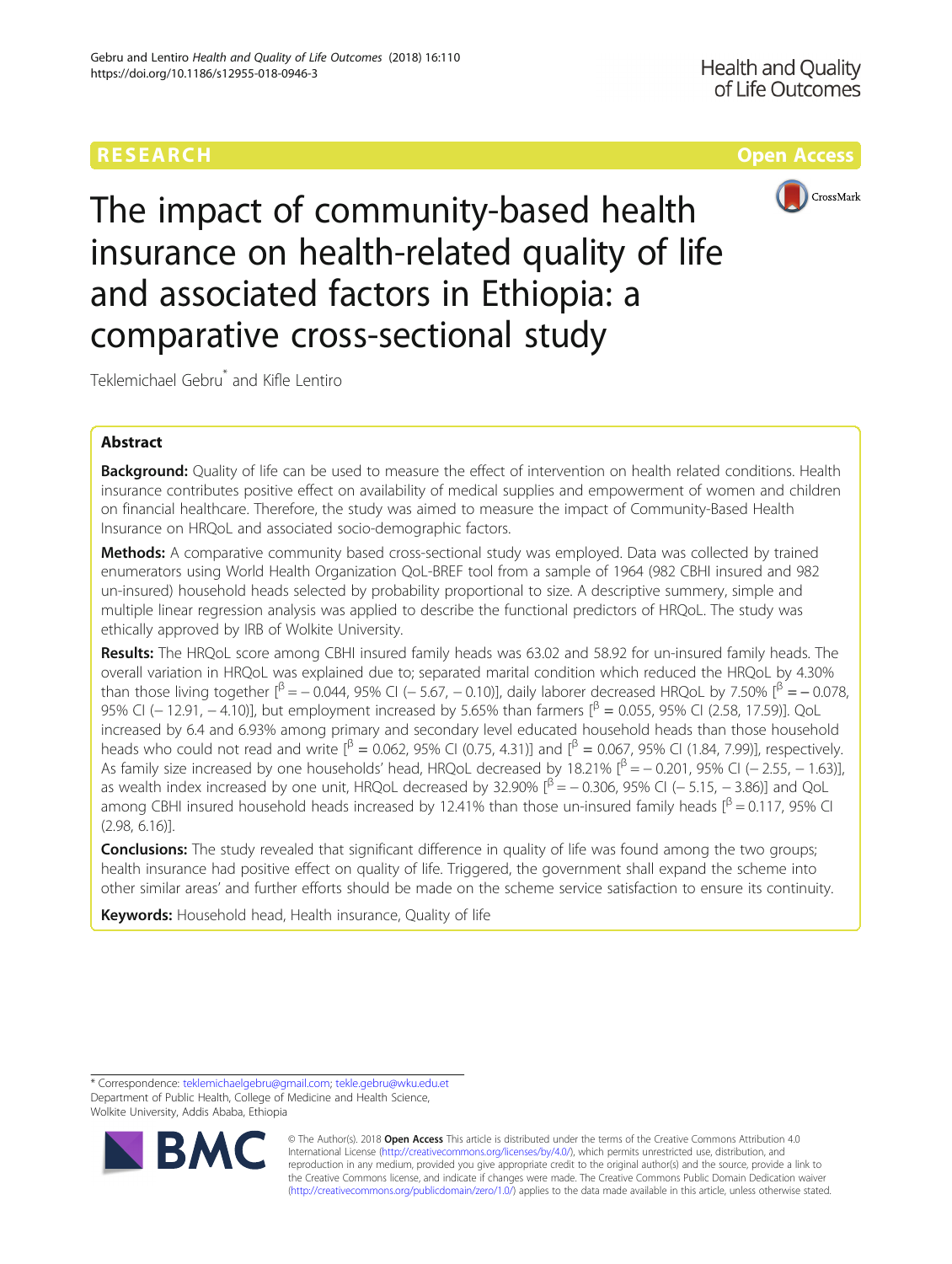# Background

In terms health related indicators; Ethiopia ranks low even as compared to other low income countries [\[1](#page-5-0)]. The country bears high burden of preventable communicable diseases. According to the country ministry of health (MoH) 2015 report, the top leading causes of mortality were malaria, pneumonia and respiratory tract diseases [\[2](#page-5-0), [3\]](#page-5-0). In spite to this high burden, utilization of modern health care services is limited [\[3](#page-5-0)]. One of the reasons for low utilization of healthcare services is the direct user-fee charges [\[4](#page-5-0)].

In Ethiopia, 38.5% of the total health expenditure was covered through out-of-pocket charges, which is higher than that of other African countries, which was 30.6% in 2008 [[3,](#page-5-0) [5](#page-5-0)]. Nevertheless, Ethiopia's per capita public spending for health (14 US\$ in 2008) remains far below even that of other African and low income countries (83 US\$ and 32 US\$, respectively in 2008) [[5\]](#page-5-0).

Health care expenses are devastating and have long term effect on economic situations to majority of household heads in Ethiopia. Consequently, it was suggested that alternative mechanisms such as health taxes should be established to cover health care expenses [[6\]](#page-5-0). Moving away from out of pocket charges for healthcare at the time of use is an important step towards in averting the financial hardship related with paying for health service [[7\]](#page-5-0). But, in 2008 the government planned to cover the prepaid only 1.5% of the total private expenditure on health in Ethiopia [[5\]](#page-5-0).

To increase the prepaid plan coverage and access to modern health care services, the Ethiopian government has introduced Community Based Health Insurance (CBHI). The scheme was piloted since 2011 in 13 districts with the objective to draw a lesson for scale-up at countrywide level. Currently the scheme covers 202 districts, including 52 from South Nation Nationality People's Region (SNNPR). Increased and improved cash flow has had a positive effect on the availability of medications and other supplies, which turn to improve the quality of health services. However, there is no quantified evidence whether the CBHI may contribute to Health-Related Quality of Life (HRQoL) or yet not. Therefore, the purpose of this study was to assess the impact of CBHI on health-related quality of life. It was believed that this study will helps to provide evidence based decisions by policy makers to benefit the community of the country and beyond.

#### Methods

## Study area and period

The study was conducted in SNNPR which is one of the largest regions in Ethiopia, covers for more than 10% of the country's land area with an estimated  $112,343.19$  km<sup>2</sup>. Based on 2016 point estimate, the region has a population of 15,927,649, including 7,916,042 men and 8,011,607 women. The region was administratively divided into 13 zones, 133 Woredas (administrative levels higher than kebeles) and 3512 Kebeles (the smallest administrative level in the country). Healthcare service of the region was renders through 45 Hospitals, 248 Health Centers and 3729 Health Posts. The study was conducted in Dale Woreda (Yirgalem) as a best pilot CBHI implementer since 2011 and non-CBHI covered Gorche Woreda which has similar socio-demographic character with the piloted Woreda (Yirgalem) [[8\]](#page-5-0). The study was employed in February, 2017.

### Study design and population

A community based comparative cross-sectional study was employed. Source populations of the study were all household heads whereas households heads found in randomly sampled household heads' were study population. Household heads reside at least for six months in the study area were included in the study however household heads' who were included in to the scheme within six months of the study were excluded to minimize immature effect of the scheme.

### Sample size determination and procedure

Sample size was calculated using STATCALC program of EPI INFO version 7 statistical packages for windows by assuming; mean score 2.4  $(\pm 0.8)$  difference of HRQoL (as outcome variable), 95% confidence interval  $(Z\alpha_{12})$ , 80% power, insured and un-insured household head ratio of 1:1, and 10% expected non-response rate [[8\]](#page-5-0). Accordingly, the required sample size was 1967 household heads. The best CBHI pilot implementation performer of the country Dale Woreda was selected as CBHI covered Woreda and Gorche Woreda as non-CBHI covered Woreda which has similar socio demographic character was selected, in these two Woredas there were 36 and 22 Kebeles, and 48,971 and 23,705 households, respectively. Sampling frame was prepared with cumulative frequency for each district [\[8](#page-5-0)]. Then independently for each district probability proportional to size sampling method was used to select the sampling unit household. Accordingly, we plan to collect data and distributed a questionnaire of 1967 that consists socio-demographic and HRQoL related issues.

### Data collection and quality assurance

An adapted World Health Organization Quality of Life Biomedical Research and Educational Facility (WHO-QoL-BREF) data collection tool was used in this study. First, the tool was adopted in English then translated into Amharic and finally back translated in to English by another expert to keep its consistency. The tool consists two items on overall general health and 24 items divided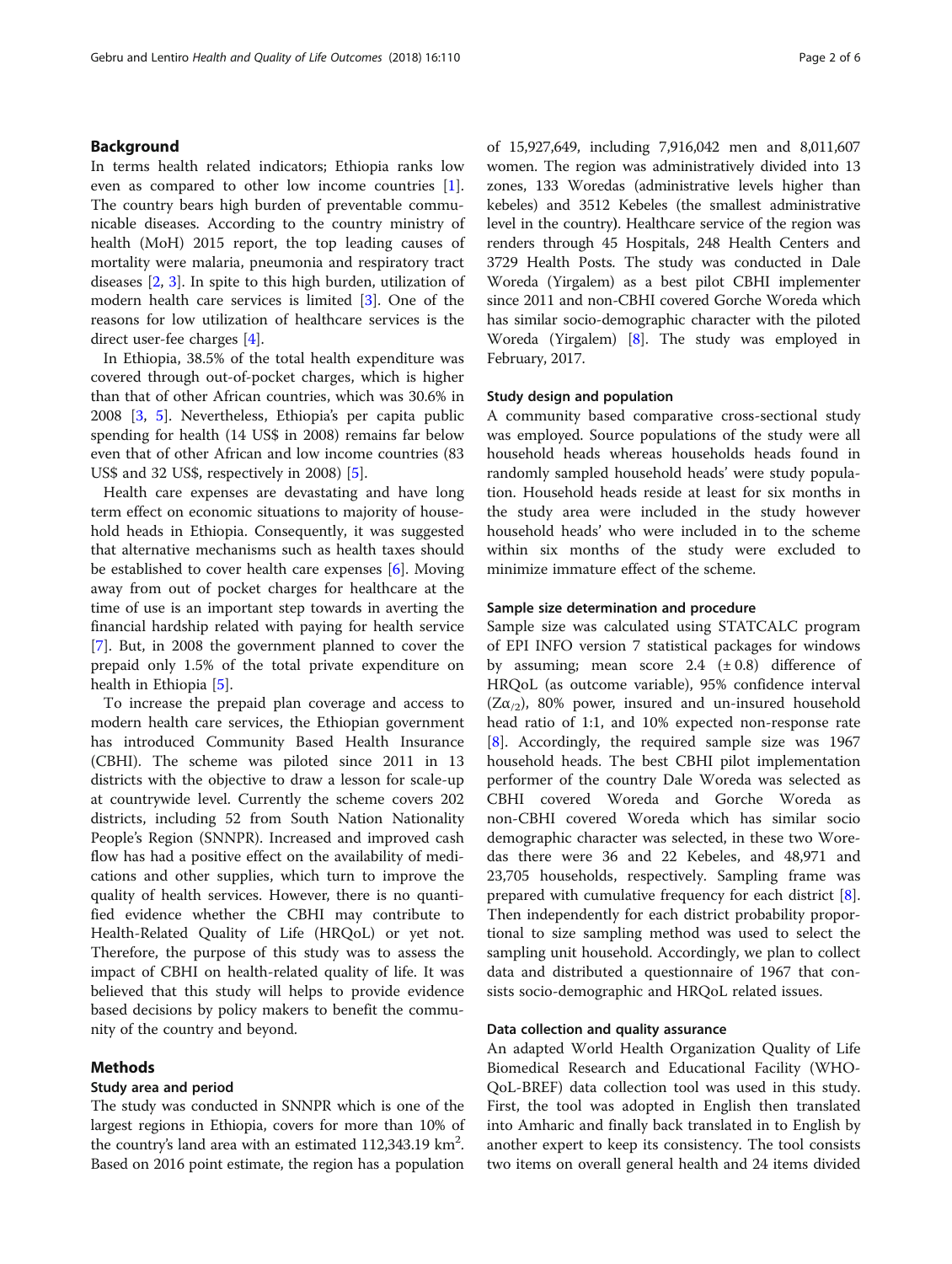into four domains; 7 items physical health, 6 items psychological health, 3 items social relationships and 8 items environmental health rated on five-point likert scale [\[9](#page-5-0)]. Twenty health extension worker data collectors and four BSc holder public health supervisors were involved in the data collection process. The overall data collection process was coordinated by researchers. Moreover, the questioner was pre-tested on 5% of the actual sample size in the area with population having similar socio-demographic status with study population.

Training was given to data collectors prior to the start of data collection process for three-day. Lecture, mock interview and field practice were included in the training process. Even through, supervisors were trained together with the data collectors; orientation was given separately on how to supervise the data collectors. Moreover, daily based check-up on 10% of the filled questionnaire each day were made and incomplete questionnaire was referred back for completion and data was validated for similarity through double data entry by Epi Data 3.1 statistical software for windows.

## Data processing and analysis

The collected data was checked for completeness, edited, coded, entered to Epi-data 3.1 software and cleaned. Then for analysis it was export to Statistical Package for Social Science (SPSS) version 20.0 for windows. Descriptive summary was calculated for socio-demographic characteristics such as mean and proportions. Based on the WHOQoL-BREF guideline after inversely coding negatively coded items raw domain score was computed and transformed the total HRQoL score. Moreover, Levene's test was used to assess homogeneity of the two populations (insured and un-insured) and principal component analysis was employed for wealth index. Cronbach's alpha coefficient with 0.70 and above was accepted.

Simple linear regression was applied to see the association between factors and HRQoL as a first phase screening. To avoid unstable estimate variables with  $p$ -value = < 0.25 were candidate for the final regression model [\[10](#page-5-0)]. Then, multiple leaner regression was applied in order to control the effect of confounding factors and to describe the functional association between the socio-demographic factors and the total score HRQoL. Beta was determined to estimate the strength of association with 95% confidence interval (CI). For all statistical significance tests, the cut- off value set is  $p < 0.05$ .

# Results

#### Socio-demographic characteristics

We planned to participate 1967 household heads, however, 1955 were included in the study; this makes 99.44% response rate. Among the study participants 1318

(67.4%) were husband (male) respondents. The mean age of study participants were 40 with standard deviation of 11 years. Of the respondents 1234 (72.1%) were farmers by their jobs. More than half of the study participant 1121 (57.3%) could not read & write. On the other hand, among the interviewed household heads, 1031 (52.7%) have greater than five family size. Moreover, by their socio-demographic characteristics, the two populations were statistically homogenous only by educational status and marital condition whereas they were statistically different by age, gender, family size and wealth index (Table [1\)](#page-3-0).

#### Health related quality of life score

Among the two group of the population, the highest mean and percentage satisfaction of HRQoL for insured family were revealed psychological domain (mean = 31.12  $(\pm 5.65)$ ; percentage = 86.13) and un-insured were physical health domain (mean =  $28.63$  ( $\pm$  6.76); percentage = 66.54) and the lowest satisfaction of HRQoL for both group of the population were social relationship domain  $(mean = 8.86 \text{ } (\pm 2.94);$  percentage = 48.79) and  $(mean = 1.94)$ 8.67 ( $\pm$  3.62); percentage = 60.75), respectively. From the Levene's test for homogeneity, the two populations were statistically different by physical health and Psychological domains (F<sub>(1, 1953)</sub> = 128.95.77,  $p = < 0.00$ ) and (F<sub>(1, 1953)</sub> = 309.61,  $p = < 0.00$ ), respectively. The transformed total HRQoL score among CBHI insured family heads was 63.02 and 58.92 for un-insured family and the two populations were statistically different (F  $_{(1, 1953)} = 21.77$ ,  $p = < 0.00$ ) (Table [2\)](#page-3-0).

#### Factors associated with health related quality of life

The overall variation in HRQoL was contributed due to; separated marital condition was reduced the HRQoL by 4.30% than those living together  $\vert^{\beta} = - \vert^{\beta}$ 0.044, 95% CI (− 5.67, − 0.10)], daily laborer household heads decreased HROoL by 7.50%  $\int_{\beta}^{\beta} = -0.078$ , 95% CI (− 12.91, − 4.10)], but employment increased by 5.65% than those who were farmers  $\vert \vert^{\beta} = 0.055$ , 95% CI (2.58, 17.59)]. HRQoL among primary and secondary educated household heads increased by 6.4 and 6.93% than those household heads who could not read and write  $\begin{bmatrix} \beta & = & 0.062, 95\% & \text{CI} & (0.75, 4.31) \end{bmatrix}$  and  $[$ <sup> $\beta$ </sup> = 0.067, 95% CI (1.84, 7.99)], respectively. As family size increased by one households' head, HRQoL decreased by 18.21%  $\left[\right]$ <sup> $\beta$ </sup> = −0.201, 95% CI: (−2.55, − 1.63)]. Moreover, as wealth index increased by one unit, HRQoL decreased by 32.90%  $\lbrack \beta =-0.306, 95\% \rbrack$ CI (− 5.15, − 3.86)] and HRQoL among CBHI insured household heads were increased by 12.41% than those un-insured family heads  $\left[ \right]$ <sup>β</sup> = 0.117, 95% CI (2.98, 6.16)] (Table [3\)](#page-4-0).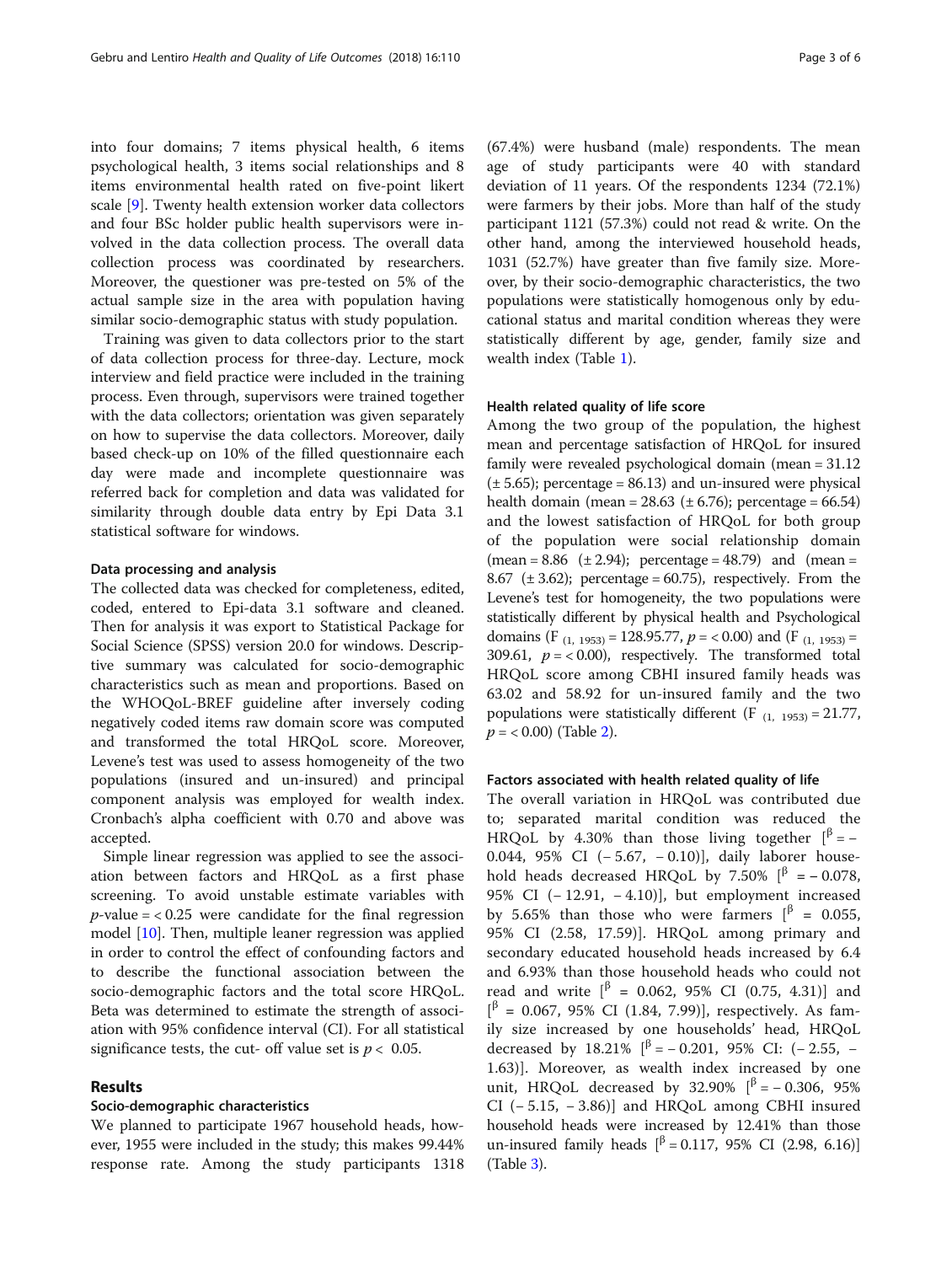| Variable                | Household condition on CBHI |             |              |             | Homogeneity test |            |
|-------------------------|-----------------------------|-------------|--------------|-------------|------------------|------------|
|                         | Insured                     |             | Un-insured   |             |                  |            |
|                         | Count $(n)$                 | Percent (%) | Count $(n)$  | Percent (%) | Chi-Square       | $P$ -value |
| Respondent type         |                             |             |              |             | 17.74            | 0.00 <     |
| Husband                 | 613                         | 62.9        | 705          | 71.9        |                  |            |
| Wife                    | 361                         | 37.1        | 276          | 28.1        |                  |            |
| Age in year (mean, SD)  | $41(\pm 10)$                |             | $40(\pm 11)$ |             | 531.34           | < 0.00     |
| Current job             |                             |             |              |             | 40.59            | $< 0.00$   |
| House wife              | 355                         | 36.4        | 264          | 26.9        |                  |            |
| Farmer                  | 556                         | 57.1        | 678          | 69.1        |                  |            |
| Laborer                 | 35                          | 3.6         | 30           | 3.1         |                  |            |
| Employed                | 28                          | 2.9         | 9            | 0.9         |                  |            |
| Marital condition       |                             |             |              |             | 0.32             | 0.57       |
| Live together           | 872                         | 89.5        | 863          | 88.0        |                  |            |
| Separate/divorce/widow  | 102                         | 10.4        | 118          | 12.0        |                  |            |
| Educational level       |                             |             |              |             | 6.34             | 0.09       |
| Could not read & write  | 564                         | 57.9        | 557          | 56.8        |                  |            |
| Primary                 | 332                         | 34.1        | 344          | 35.1        |                  |            |
| Secondary and above     | 78                          | 8.0         | 74           | 8.1         |                  |            |
| Family size             |                             |             |              |             | 99.95            | < 0.00     |
| Less than or equal to 5 | 350                         | 35.9        | 574          | 58.5        |                  |            |
| Greater than 5          | 624                         | 64.1        | 407          | 41.5        |                  |            |
| Wealth index (quintile) |                             |             |              |             | 48.57            | < 0.00     |
| Poorest                 | 149                         | 15.30       | 129          | 13.1        |                  |            |
| Poor                    | 244                         | 25.1        | 204          | 20.8        |                  |            |
| Medium                  | 244                         | 26.1        | 176          | 17.9        |                  |            |
| Rich                    | 166                         | 17.0        | 270          | 27.5        |                  |            |
| Richest                 | 161                         | 16.5        | 202          | 20.6        |                  |            |

<span id="page-3-0"></span>**Table 1** Socio-demographic characteristics of study participants in SNNPR,  $n = 1955$ , February, 2017

# Discussion

In this study it was revealed that community based health insurance impacted the health-related quality of life among insured and un-insured family heads. Quality of life among insured household heads were higher compared with un-insured household heads; more specifically insured family heads had higher quality of life on the domain psychological and environmental health than un-insured family heads whereas low on physical health and almost equal on social relationship domain.

Quality of life scores in our study participants living separately by their marital condition were low compared with living together. This finding was consistent with

Table 2 Quality of life score among insured and un-insured household head study participants in SNNPR,  $n = 1955$ , February, 2017

| Variables           | Household condition on CBHI |                   |                    |                   | Test of Homogeneity |            |
|---------------------|-----------------------------|-------------------|--------------------|-------------------|---------------------|------------|
|                     | Insured                     |                   | Un-insured         |                   |                     |            |
|                     | Mean $(\pm SD)$             | Transformed score | Mean $(\pm SD)$    | Transformed score |                     | $P$ -value |
| Physical health     | $22.17(\pm 6.72)$           | 54.17             | $28.63(\pm 6.76)$  | 66.54             | 128.95              | < 0.00     |
| Psychological       | $31.12(\pm 5.65)$           | 86.13             | $24.01(\pm 11.28)$ | 47.24             | 309.61              | < 0.00     |
| Social relationship | $8.86(\pm 2.94)$            | 48.79             | $8.67(\pm 3.62)$   | 60.75             | 1.56                | 0.21       |
| Environment         | $29.15(\pm 6.39)$           | 62.97             | $25.57(\pm 8.54)$  | 61.14             | 2.94                | 0.09       |
| Quality of life     |                             | 63.02             |                    | 58.92             | 21.77               | < 0.00     |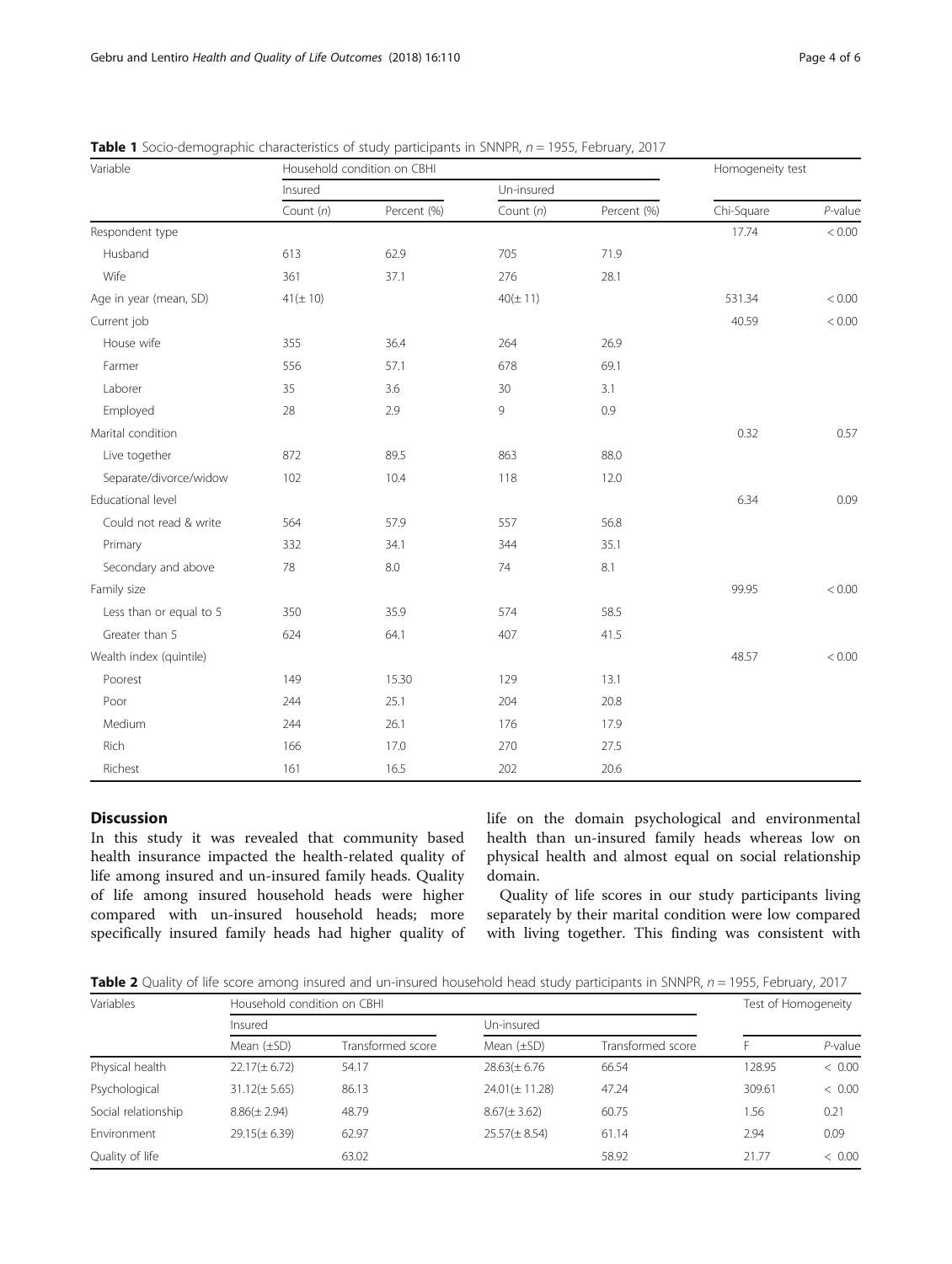<span id="page-4-0"></span>

| Table 3 Predictors to quality of life among household head study participants in SNNPR, n = 1955, February, 2017 |  |  |  |
|------------------------------------------------------------------------------------------------------------------|--|--|--|
|------------------------------------------------------------------------------------------------------------------|--|--|--|

| Variable                 | Quality of life<br>Beta with 95% CI |                                |            |  |  |
|--------------------------|-------------------------------------|--------------------------------|------------|--|--|
|                          | Unstandardized                      | Standardized                   | $P$ -value |  |  |
| Age in year              | $-0.041(-0.16, 0.01)$               | $-0.038$ ( $-0.15, 0.01$ )     | 0.069      |  |  |
| Marital condition        |                                     |                                |            |  |  |
| Live together            |                                     |                                |            |  |  |
| Separate/divorce/widow   | $-0121(-10.96, -5.12)$              | $-0.044(-5.67, -0.10)$         | 0.043      |  |  |
| <b>Educational level</b> |                                     |                                |            |  |  |
| Could not read & write   |                                     |                                |            |  |  |
| Primary                  | 0.130(3.53, 7.14)                   | 0.062(0.75, 4.31)              | 0.005      |  |  |
| Secondary and above      | 0.110(4.78, 11.21)                  | 0.067(1.84, 7.99)              | 0.002      |  |  |
| Current job              |                                     |                                |            |  |  |
| Farmer                   |                                     |                                |            |  |  |
| Daily laborer            | $-0.076(-13,06,-3.42)$              | $-0.078(-12.91, -4.10)$        | < 0.001    |  |  |
| Employer                 | $0.023(-4.71, 15.14)$               | 0.055(2.58, 17.59)             | < 0.001    |  |  |
| Family size              | $-0.332(-0.79, 0.13)$               | $-0.201(-2.55, -1.63)$         | < 0.001    |  |  |
| Wealth Index             | $-0.382(-8.26, -6.66)$              | $-0.399$ ( $-8.67$ , $-6.90$ ) | < 0.001    |  |  |
| CBHI condition           |                                     |                                |            |  |  |
| Un-insured               |                                     |                                |            |  |  |
| Insured                  | 0.105(2.38, 5.82)                   | 0.117(2.98, 6.16)              | < 0.001    |  |  |

reports conducted elsewhere [[11\]](#page-5-0). The score represents the effect of living alone lead to deterioration of life which could be explained due to burden on taking family responsibility alone than joint care [\[12](#page-5-0)]. On the other hand, quality of life was markedly increased as an educational level increased. This result was consistent with the study finding conducted in nine European countries [\[13](#page-5-0)–[15](#page-5-0)].

In addition, Study participants who engaged on daily labor during the study period negatively affected the quality of life. In contrary employed participants were positively associated for better quality of life as compared to farmers by their occupational status. This finding was similar with research report from Chinese and others [\[16](#page-5-0), [17](#page-5-0)]. This effect may be explained due to job security and level of satisfaction on their job. Furthermore, the study revealed that the effect of family size and wealth index increment worth's family head's quality of life and it could be explained due to increased family responsibility.

### Limitation of the study

The major limitation of this study was related to causal relationship as it was not allowed to established cause and effect relationship. Except for gross socio-demographic character such as age, marital condition, educational status and job, this study did not allow to link with other potential factors that may affect quality of life. Despite these limitations, our study provided a comprehensive

opportunity to overview the effect of health insurance on health related quality of life.

# **Conclusions**

From this work, we revealed that the two populations were different in their quality of life. Moreover, being member of community based health insurance had positive effect on health related quality of life. Triggered this, the government shall expand the community based health insurance into additional districts of Ethiopia and further actions should be established on the scheme satisfaction to ensure its continuity.

#### Abbreviations

CBHI: Community Based Health Insurance; HRQoL: Health Related Quality of Life; IRB: Institutional Review Board; QOL: Quality of Life; SNNPR: South Nation Nationality People's Region; SPSS: Statistical Package for Social Science; US\$: United State Dollar; WHOQoL-BREF: World Health Organization Quality of Life Biomedical Research and Educational Facility

#### Acknowledgments

First and foremost, we would like to express our deepest gratitude to data collectors, supervisors and the study participants for their cooperation. We extend our appreciation to Sidama zone health department for its cooperation. Finally, we would like to acknowledge Wolkite University for the financial support.

#### Funding

This study was financially supported only for data collection by Wolkite University, Ethiopia.

#### Availability of data and materials

The datasets used and analysed during the study available from the corresponding author on reasonable request.